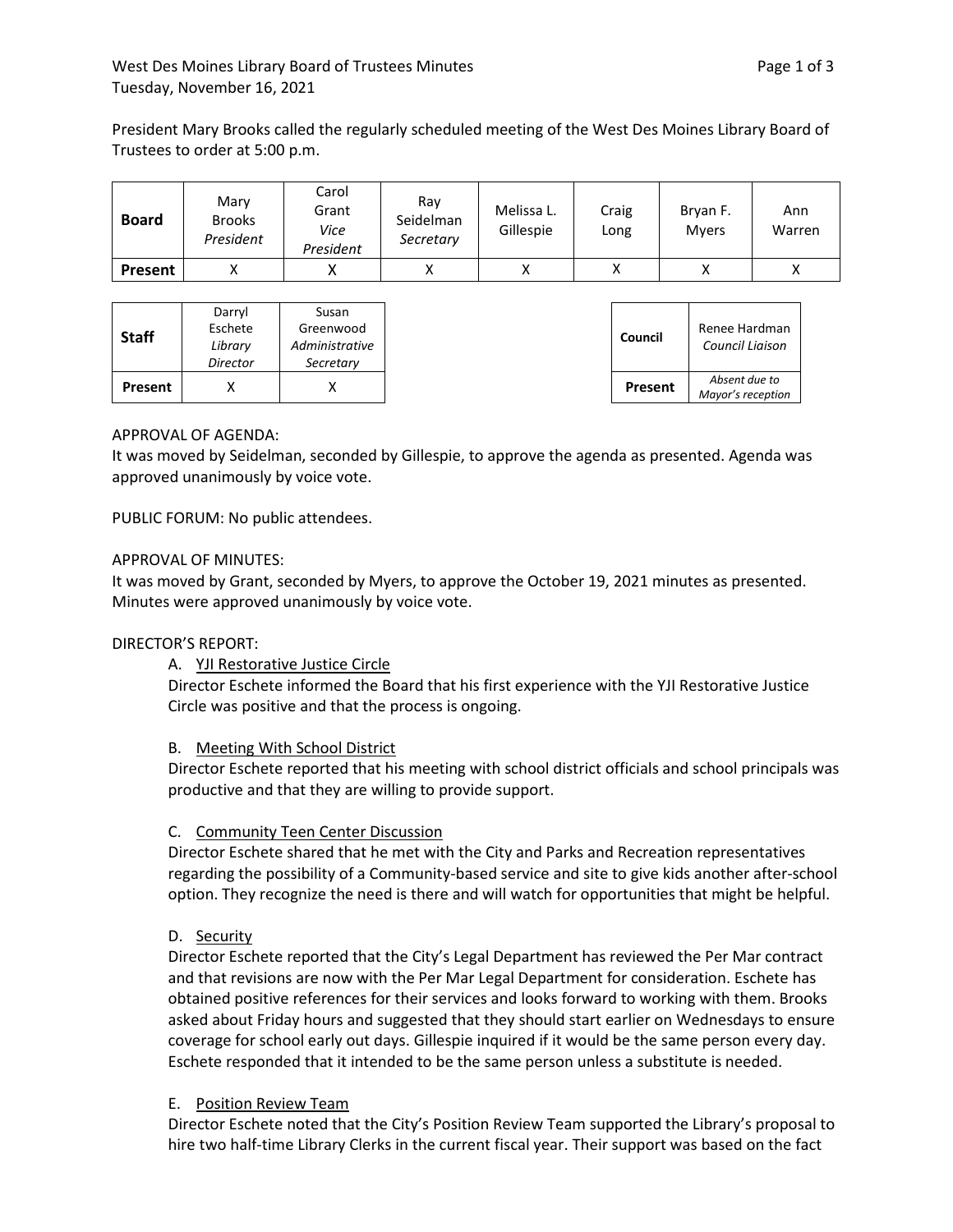that we're projecting to run short on expenses in the personnel budget this FY anyway due to retirements.

## F. Sugar Creek Development/Possible Branch Location Discussion

Director Eschete met with the developer yesterday and had preliminary discussions about the possibility of the Library hosting a branch near the RecPlex and the new Des Moines University location.

## G. FY 23 Budget

Director Eschete shared that he has a meeting tomorrow with City Manager's Office and Finance Department ahead of the annual Council Budget Workshop. It's a time for City Administration to ask questions and get clarification on our budget request and priorities for the coming fiscal year.

## H. DEI Coordinator Meeting

Director Eschete met with Audrey Kennis and gave her a brief overview and tour of the Library. She had the opportunity to visit with the Teens in the Teen Center during her visit.

## I. Discussion of Library Hours

Director Eschete gave an overview of the Quality Team discussion surrounding the building open hours. The Board supported considering further and asked staff to gather and bring back statistics and a recommendation at the December meeting via the Operations Committee.

## J. Request for Approval of Library Closure: Employee Holiday Party – *Motion*

Director Eschete proposed that the Library close on Sunday December 5 to allow staff to have a holiday employee and family gathering, as requested by the staff Social Committee.

It was moved by Gillespie, seconded by Warren, to approve the closure of the Library on Sunday, December 5, 2021. Motion approved unanimously by voice vote.

## K. Request for Friends Funding Support: Employee Holiday Party – *Motion* Director Eschete asked the Board for their support in bringing forward a funding request of the Friends to support the staff holiday gathering.

It was moved by Grant, seconded by Myers, to approve the relay of request for \$1,700 of support to the Friends. Motion approved unanimously by voice vote.

# L. Division Report – Head of Adult Services

Jen Ohzourk provided a written report as a part of the packet and introduced herself to the Board. Ohzourk shared that the Adult Services team has great ideas to implement including a new literacy series, a job-seeker series, a summer series around SciFi and fandom, some senior targeted programming. Coming up in December is a holocaust program. She also gave information about the new statistics tracking tool that is being implemented building-wide and the Readers Advisory training she's leading. The Board expressed how excited they are about all the upcoming initiatives.

# M. Valley Junction Kiosk Usage Report

Director Eschete shared the monthly kiosk usage report. Long inquired about VJ parnerships. Eschete responded that the Community has been very supportive and thankful for the kiosk in their area, they've helped with marketing the 24 hour library and provided our outreach